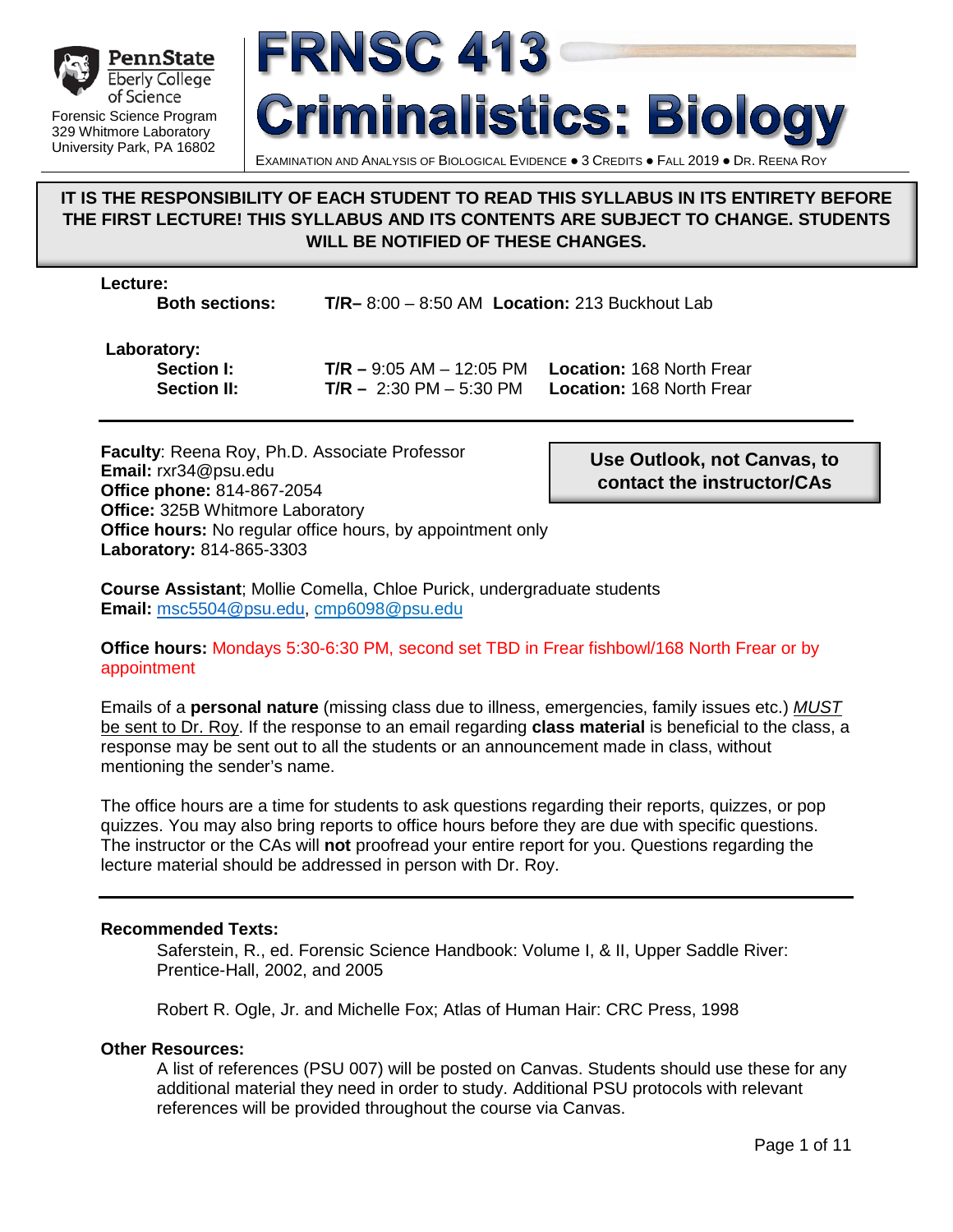

#### **Requirements Prior to Attending the First Lecture:**

FRNSC major, FRNSC 210, BIOL 230W or MICRB 202 or BMB 251 or BIOL 240W, and a basic foundation in chemistry, biology, and mathematics

#### **COURSE SCHEDULE**

#### **This schedule is subject to change. Students will be notified if any changes are made.**

Purple text indicates protocol numbers that should be read prior to that week's lab sessions. Students will be chosen at random during the semester to summarize lab protocols at the beginning of lab. This is part of your lab safety, preparedness and maintenance score, so be sure to read all relevant documents. Protocols PSU 001-008 should be referred to throughout the duration of the semester. Check your Canvas messages frequently, as alterations to the course schedule and report due dates will often be announced.

#### WEEK OF AUG 26: **Introduction of Laboratory Practices and Hair – Screening of Evidence, Hair Analysis**

SOP Training, evidence handling, human hair versus animal hair by microscopic analysis, different aspects of human hair analysis

Bring a lock with you to lab, beginning with the first lab session

**Quality Assurance and Quality Control (QA and QC)** DNA audit documents, brief introduction to ISO 17025 and ANAB standards, homework assignment

- WEEK OF SEP 02: **Screening of Evidence and Trace (Hair) Evidence Analysis** Report writing on hair (PSU 009)
- WEEK OF SEP 09: **Body Fluid Identification: Examination of Blood** Blood and its significance, identification of human and animal blood, presumptive tests (PSU 010-015), report writing on hair
- WEEK OF SEP 16: **Body Fluid Identification: Examination of Blood** Identification of human and animal blood, presumptive tests, determination of species, report writing on blood
- WEEK OF SEP 23: **Body Fluid Identification: Examination of Spermatozoa** Identification of various species of spermatozoa and review of hair slides, report writing on blood **Dr. Jason Brooks, Lecture 24SEP2019, Veterinary Forensics**

**REVIEW SESSION DURING LAB PERIODS (TU 24SEP2019)**

**QUIZ I: EVIDENCE, BLOOD & HAIR ANALYSIS (THUR 26SEP2019)**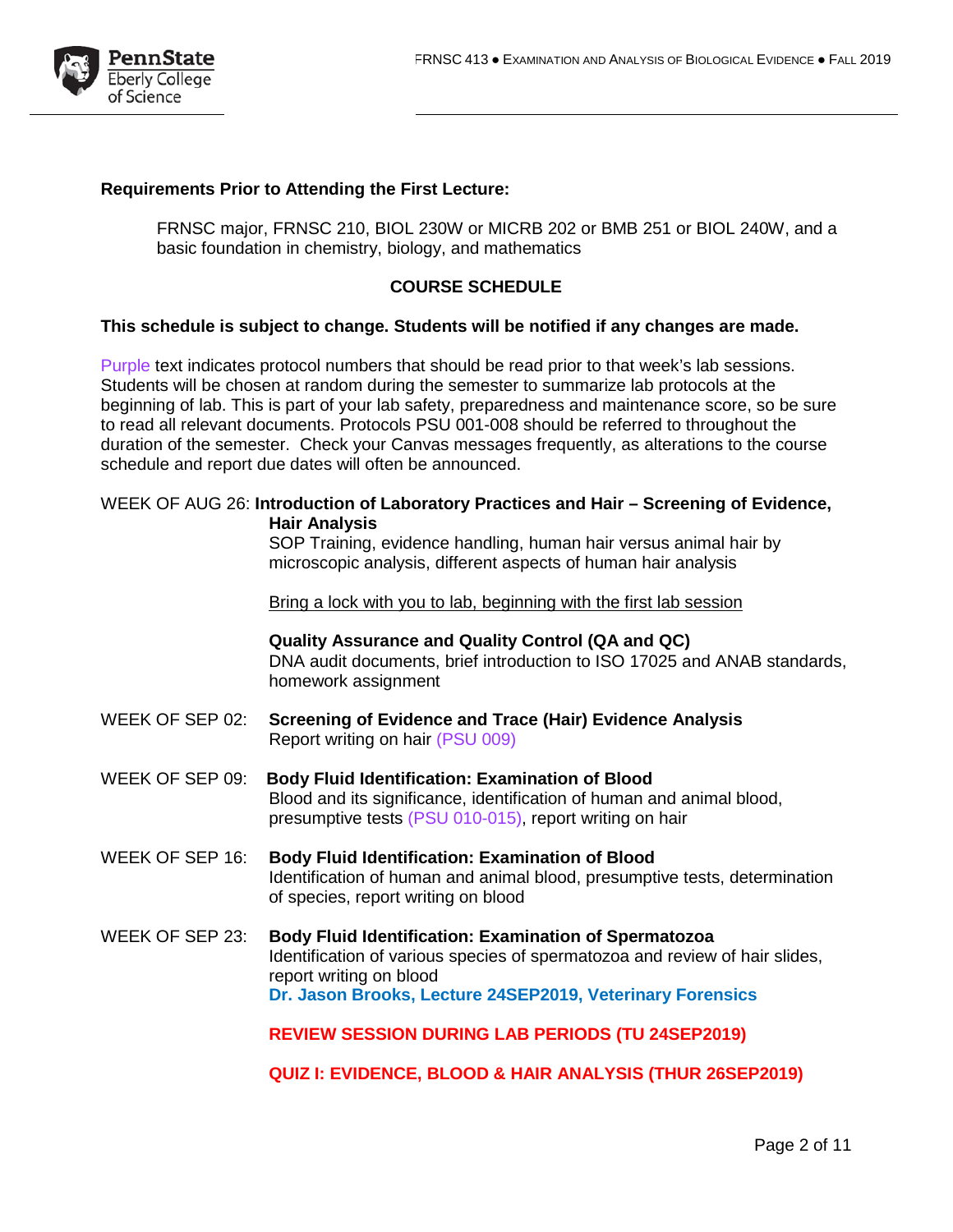

**Body Fluid Identification: Sexual Assault Evidence Analysis**  Presumptive and confirmatory tests for semen (PSU 016-018), examination of sexual assault kit

Punch; DNA profile using Fusion 6C (PSU 021)

WEEK OF SEP 30: **Body Fluid Identification: Sexual Assault Evidence Analysis**  presumptive and confirmatory tests for semen (PSU 017-018), examination of sexual assault kit, report writing on semen, SANE/SART

> **Examination of Saliva and Urine**; presumptive and confirmatory tests Presumptive tests for saliva (PSU 022-024), identification of saliva in a mixture Identification of urine using presumptive tests (PSU 025-026), report writing on mixture analysis

- WEEK OF OCT 7: **Examination of Saliva and Urine**; presumptive and confirmatory tests Presumptive tests for saliva (PSU 022-024), identification of saliva in a mixture Identification of urine using presumptive tests (PSU 025-026), report writing on mixture analysis
- WEEK OF OCT 14: **Introduction to Forensic Molecular Biology** Basic concepts, extraction of DNA from body fluids using various extraction methods, quantification of DNA, amplification of DNA (PSU 019-021)

**REVIEW SESSION DURING LAB PERIODS (TUE 15OCT2019)**

#### **QUIZ II: SEXUAL ASSAULT ANALYSIS (THU 17OCT2019) PRACTICAL EXAM I (15OCT2019 & THUR 17OCT2019): HAIR, BLOOD & SEMEN**

- WEEK OF OCT 21**: Forensic Molecular Biology and DNA Analysis** Capillary Electrophoresis, DNA data analysis
- WEEK OF OCT 28: **Law and Court Testimony; Beatrice Six, Ethics and Biology**
- WEEK OF NOV 04: **Arthur Young Expert Witness Testimony Introduction to Saliva and Urine Analysis**
- WEEK OF NOV 11: **Introduction to Saliva and Urine Analysis** Identification of urine using presumptive, and semi-confirmatory tests, report writing on saliva and urine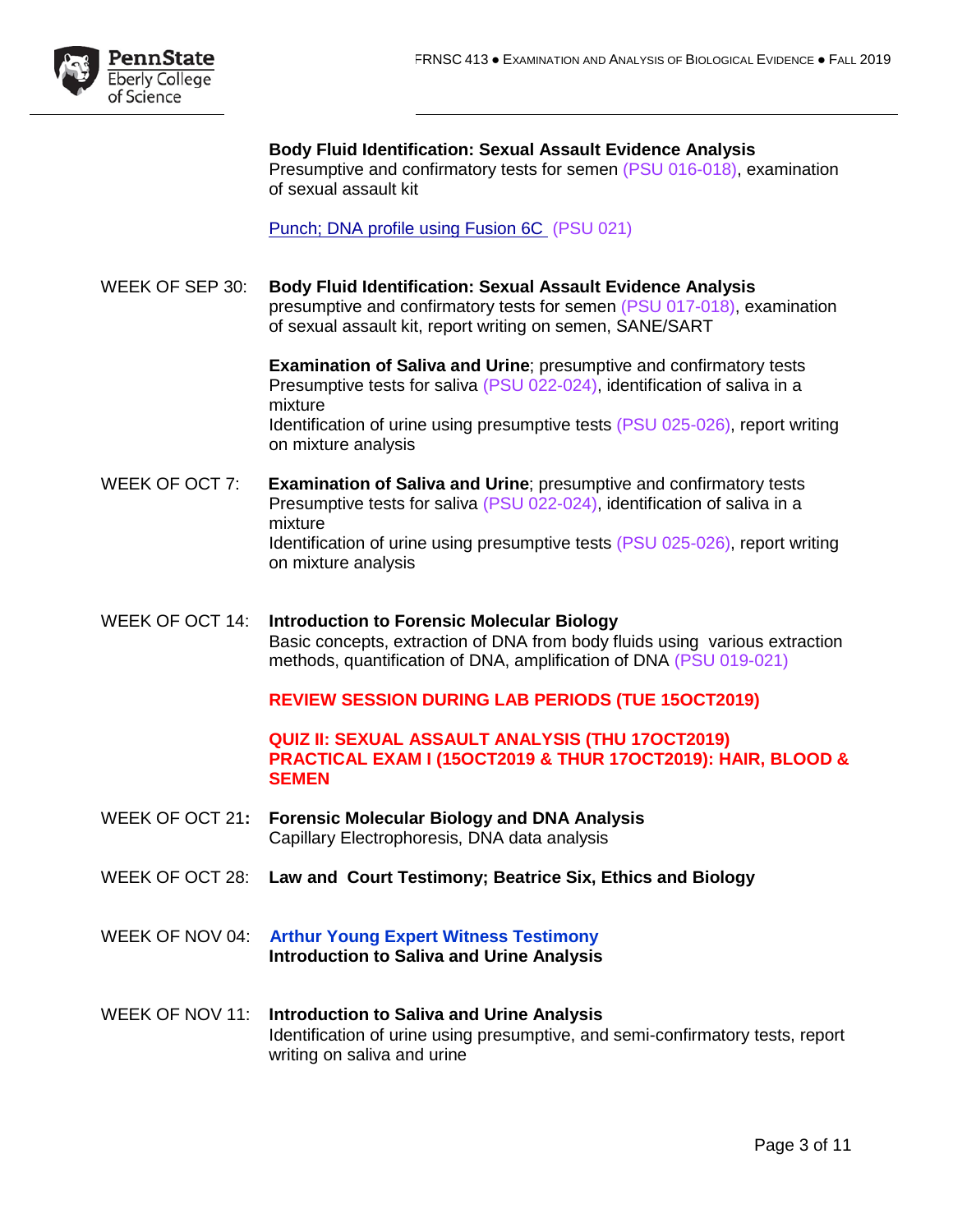

**REVIEW SESSION DURING LAB PERIODS (TUE 12NOV2019) QUIZ III: FORENSIC MOLECULAR BIOLOGY, LAW (THU 14NOV2019)** 

#### **LATE DROP DEADLINE IS 15NOV2019**

WEEK OF NOV 18: **Presentation by students; DNA audit documents**

- WEEK OF NOV 25**: Thanksgiving Break (NO CLASSES)**
- WEEK OF DEC 2: **Depositions**

**PRACTICAL EXAM II (TUE 03DEC2019 & THUR 05DEC2019): BLOOD, SALIVA, URINE, & SEMEN**

WEEK OF DEC 09: **REVIEW SESSION DURING LAB PERIODS (TUE 10DEC2019) QUIZ IV: URINE, SALIVA (THU 12DEC2019) (NOTE: Quiz IV WILL involve crime scene scenarios that involve all body fluids included in this course and also will include the learning experience of the entire course.)**

#### **LABORATORY SAFETY**

#### **Summary of Appropriate PPE for Laboratory Sessions:**

- 1. Sleeveless and tops with holes, low-cut or baggy clothing, flipflops and open-toed shoes are not permitted
- 2. Long pants, free of holes/rips, must be worn at all times
- 3. Gloves and a lab coat must be worn when handling body fluids or chemicals
- 4. Safety glasses must be worn when using chemicals or a hot plate
- 5. Long hair must be tied back in a bun *before* entering the room
- 6. No hats or headphones allowed during the lab period

One of the goals of the laboratory portion of this class is to complete all of the sessions with no injuries or accidents. Safety is our primary concern. **Attitude** and **knowledge** are the two components necessary to ensure safe lab practices are implemented. Adopting a **safe attitude**, in addition to being **cautious** and **careful** will do a great deal to avoid accidents and injuries. Avoid being sloppy and reckless. **Know** what potential hazards are before a laboratory session to avoid accidents and injuries.

Each time you enter 168 N. Frear the laboratory where you will perform all of your analysis, adopt a **"safety first" attitude**. Training will be provided prior to starting the laboratory sessions. In addition, the following are safety procedures which we will follow during all laboratory sessions.

You must follow the below instructions: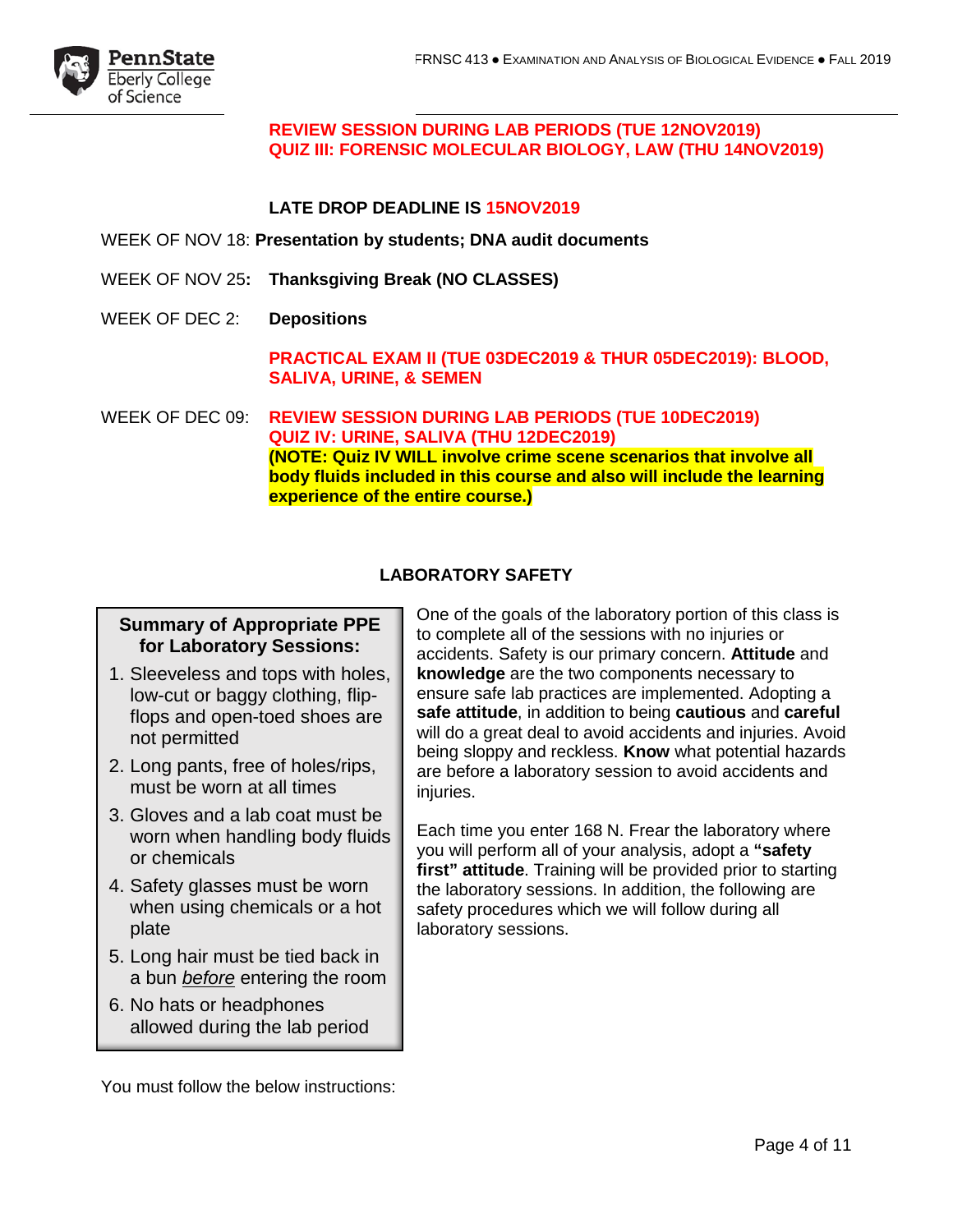

#### **1. Wear the appropriate personal protection equipment and apparel at all times.**

- a. Safety glasses must be worn when utilizing chemicals or hot plates.
	- b. Appropriate clothing must be worn to ensure the safety of all individuals in the lab. If students are wearing inappropriate lab attire when they enter the lab, they may be dismissed from the lab or receive a penalty at the discretion of the instructor.
		- i. Sleeveless tops and shirts that expose the chest/upper arm or belly/midriff are not allowed. Tops must fully cover the upper torso (neck to below navel) and a portion of the arms.
		- ii. Shorts, capri leggings, capris, skirts, and dresses are not permitted. Pants must reach the ankle and be free of holes and rips.
		- iii. Open-toed shoes, including sandals and flip-flops, and high heels or other unstable footwear may not be worn in lab. Close-toed shoes must be worn.
		- iv. Loose/baggy, revealing, or potentially offensive attire is prohibited.
		- v. Jewelry, neckties, and long hair may pose safety hazards. Secure these before entering the lab.
- c. Safety and cleanliness issues will incur penalties at the discretion of the instructor.
- **2. Know the exact location and proper operation of safety equipment. Instructor will show you these.** 
	- a. Eyewash fountain
	- b. Fire extinguisher
	- c. Fire blanket
	- d. First aid kit
	- e. Emergency exit route
- **3. NEVER work alone in the laboratory.**
- **4. Perform only the assigned laboratory protocol as directed by your instructor.**
- **5. NEVER eat, drink or chew gum etc. in the laboratory. Food and drinks must be left outside the lab in the provided lockers.**

#### **6. Handle chemicals with care.**

- a. Do not use bare hands to pick up any chemicals or touch any object that may contain biological material.
- b. Always wear gloves when doing any analysis, including examination of evidence.
- c. Do not put pencils, pens, or fingers in your mouth.
- d. Read labels to make sure you have the desired chemical.
- e. Keep lids on bottles except when removing chemicals.
- f. Handle bottles by the base, not the lid, to avoid spills.
- g. Never touch, taste or inhale a chemical.
- h. Never mouth pipette.
- i. Wipe up spills immediately following the prescribed clean up procedure.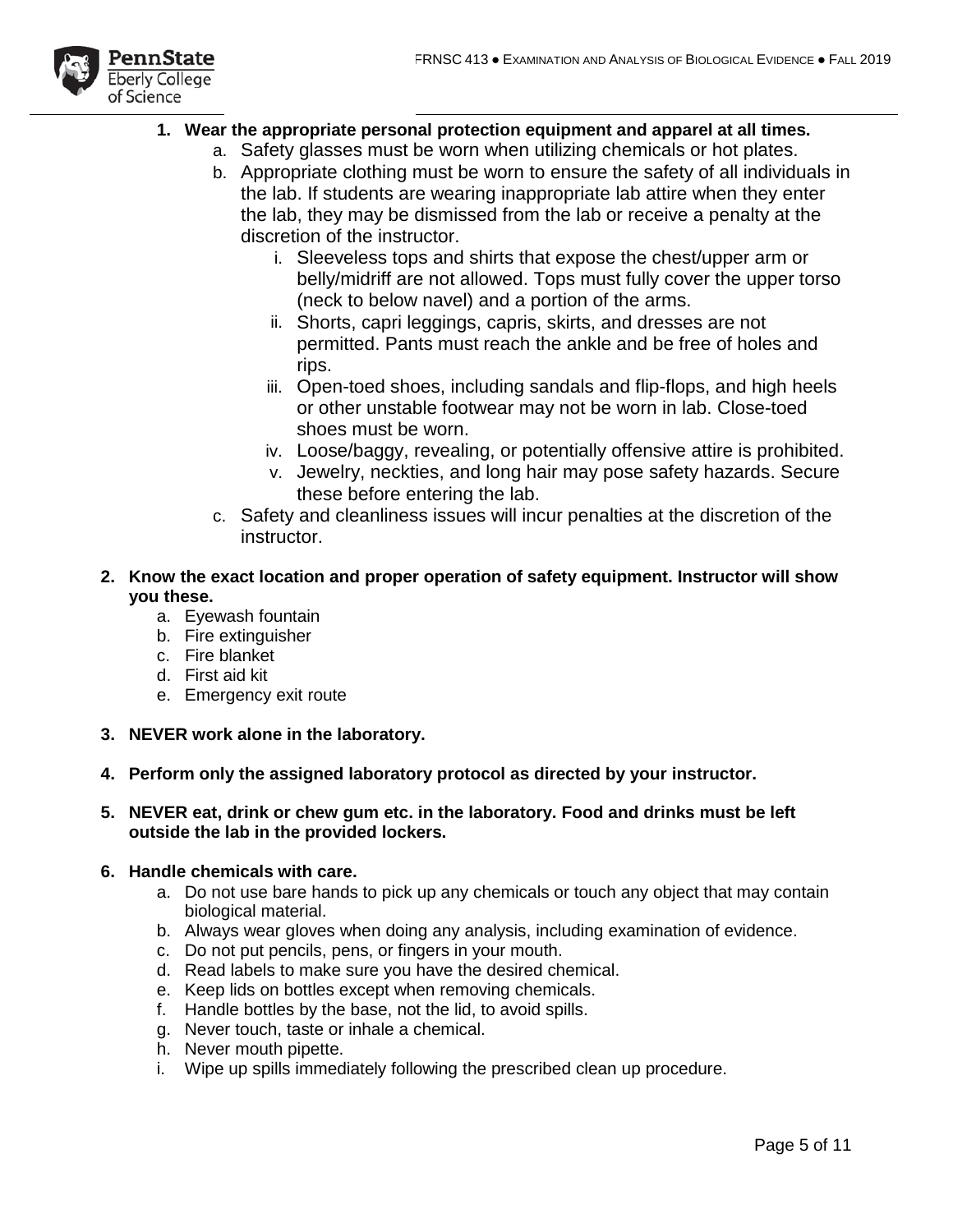

- j. Wash hands thoroughly before leaving the laboratory anytime you know you may have come in contact with biological fluid or chemicals. Please use the appropriate bathroom with a soap dispenser located in the vicinity for your convenience.
- **7. Immediately report all accidents, spills, cuts, or other incidents to the instructor**, **no matter how minor.**

#### **8. A clean laboratory is a SAFE Laboratory**.

- a. Put all personal items in the provided locker except the lab notebook, pen and the assigned protocols. NO books, laptops, purses, coats, at the laboratory benches will be allowed. The binder should be put under the tables.
- b. Clean and put away all apparatus and equipment before leaving the laboratory**. Note in the grading scheme that protocols in binders, lab maintenance, safety, and preparedness is 4% of your class grade.** This includes but is not limited to the above listed guidelines; items such as turning off power strips before leaving, securing evidence in the evidence locker at the end of your lab session, proper use of microscopes, and arriving to lab with relevant protocols printed and read. Failure to follow these guidelines will result in deductions to your grade.
- c. Wipe up any water or other spills immediately to avoid slippery conditions.

#### **9. THINK at all times.**

- a. Know what you will do before coming to the laboratory.
- b. *Read the protocols thoroughly, be familiar with the safety issues that may arise during the laboratory session*.
- c. Identify potential hazards before each laboratory module.
- d. Check glassware and equipment before use. Avoid using broken items.
- e. Avoid touching hot objects.
- f. Be aware of what other students are doing.

#### **GRADING**

| Reports and Accompanying Documentation                            | 195 points  | 19.5% |
|-------------------------------------------------------------------|-------------|-------|
| <b>Practical Exam I</b>                                           | 125 points  | 12.5% |
| <b>Practical Exam II</b>                                          | 125 points  | 12.5% |
| Quiz I                                                            | 100 points  | 10%   |
| Quiz II                                                           | 125 points  | 12.5% |
| Quiz III                                                          | 125 points  | 12.5% |
| Quiz IV                                                           | 75 points   | 7.5%  |
| QA/QC Activity and Presentation                                   | 40 points   | 4%    |
| Deposition                                                        | 60 points   | 6%    |
| Lab safety, preparedness (protocols printed and read), microscope | 30 points   | 3%    |
| Total                                                             | 1000 points | 100%  |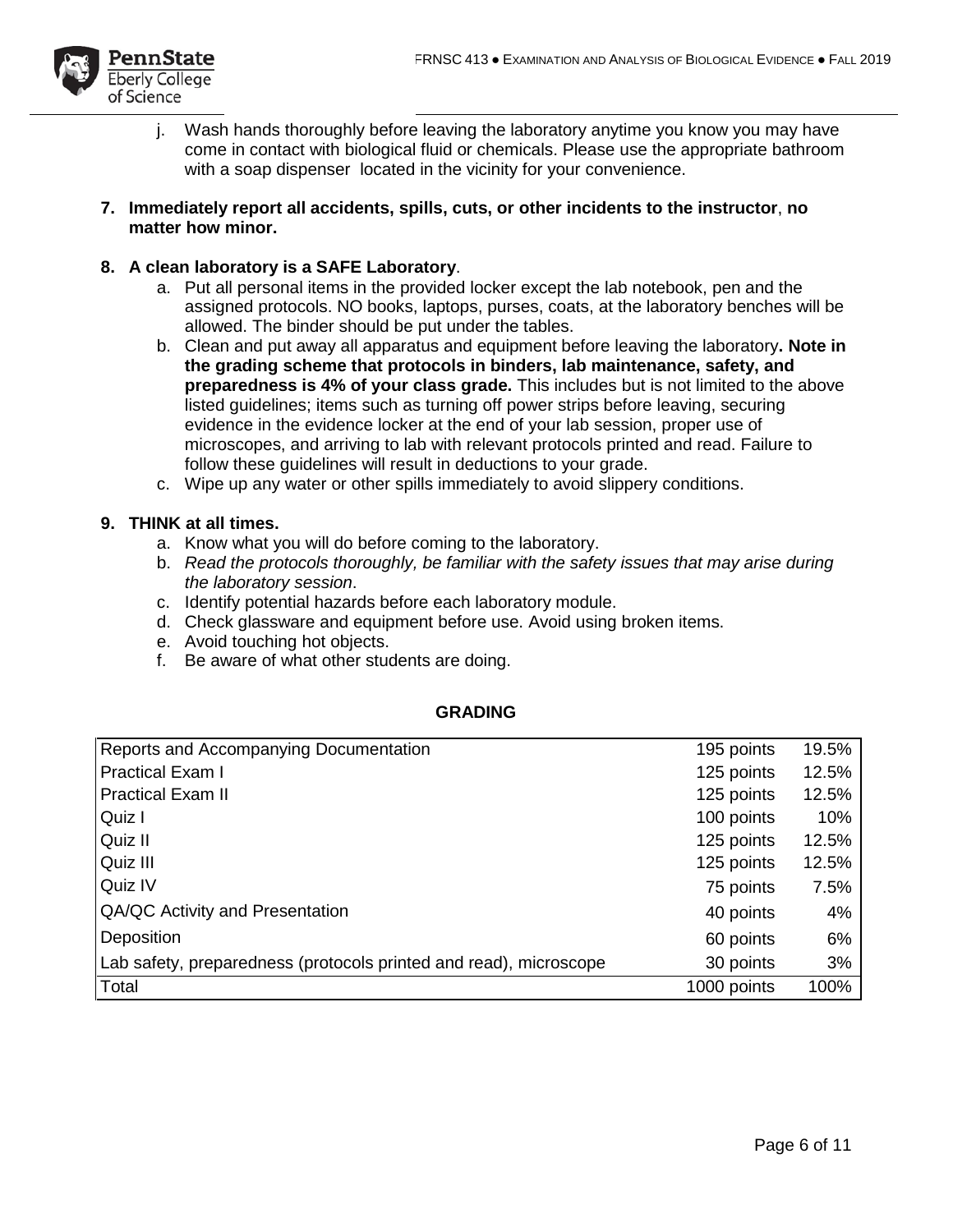

#### **Grading Scale**

The grading scale follows the university guidelines. It is final and will not be altered under any circumstances. This scale will be used when

## **How can you earn bonus points?**

- 1.Perfect attendance (coming **on time** to lab and lecture every day), all protocols in binder
- 2.Pop quizzes given during the laboratory period
- 3.Additional report (impromptu)

**All bonus point values will be determined by the instructor at the end of the semester**

grading quizzes and practical, and when assigning final course grades. Individual assignment grades will be released on Canvas after they have been given to students during the lab period. A summary of each students' points earned will be given to students mid-way through the semester. There is no curve in this class, and

|           | <b>Percent Letter Grade</b> |
|-----------|-----------------------------|
| 93-100    | А                           |
| $90 - 92$ | А-                          |
| 87-89     | B+                          |
| 83-86     | в                           |
| 80-82     | в-                          |
| 77-79     | $C+$                        |
| 70-76     | C                           |
| 61-69     | D                           |
| ≤ 60      | F                           |

the percentage cutoffs will not be altered. However, there are bonus points that can be earned throughout the semester. Points and grades are subject to Dr. Roy's discretion.

#### **Bonus Points**

There are many bonus point opportunities made available to all students. Pop quizzes will be given during some lab

periods, and at the end of the semester, the instructor will determine what percentage of these bonus points will be added to each students' final score. The same percentage will be applied to each student. Any information learned in class, from the syllabus, tips document, emails from the CAs/instructor, and protocols may be included in the pop quizzes. More information regarding the additional report will be given in class. The total maximum bonus points will be between 1 and 10%, as decided by the instructor. Study every day to increase your chances of earning bonus points.

#### **Report Writing**

Over the course of the semester, each student will write a total of six reports, one mandatory amended report (points for extra credit), and one optional additional report for extra credit. These will be written following documentation and analysis of evidence in the laboratory. Instruction will be given during the lab period, and example reports, grading rubric, and tips document will be uploaded in Canvas.

A total of 230 points are available in the "Reports and Accompanying Documentation" category; however, the lowest report grade is dropped, so the maximum points you can earn for reportwriting is 195. The Mixture Analysis Report will **not** be dropped.

| <b>Report Title</b>                   | <b>Points</b> |
|---------------------------------------|---------------|
| 1. Hair Analysis Report               | 35            |
| 2. Sexual Assault Kit Inventory and   | 35            |
| <b>Hair Analysis Report</b>           |               |
| 3. Blood Analysis Report              | 35            |
| 4. Sexual Assault Analysis Report     | 35            |
| 5. DNA Extraction and Analysis Report | 35            |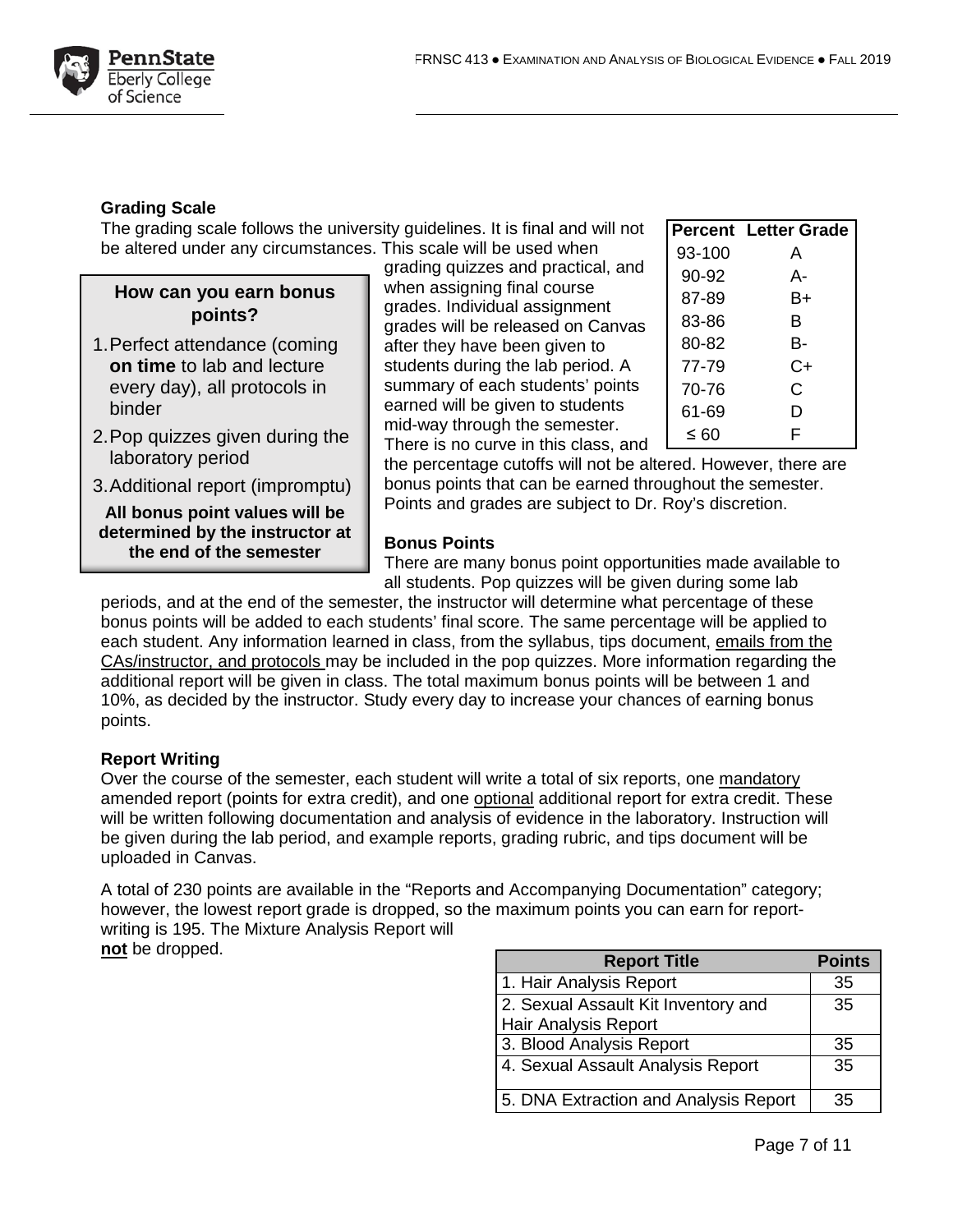

Reports are due at the beginning of the laboratory period as instructed by the course assistants and Dr. Roy. Every report must be printed, stapled,

| 6. Mixture Analysis Report | 55  |
|----------------------------|-----|
| l Total                    | 230 |

signed, and dated, *before entering* 168 North Frear. No stapling or printing will be allowed in the lab. All documentation must be attached to the typed report. Emailed reports will not be accepted. Reports must be your own work; proofreading by peers is allowed and encouraged, but penalties will be incurred if students are found to be collaborating during the report-writing process. Be sure to read PSU 008 and all other relevant documents on Canvas to avoid losing points. The course assistants will answer questions regarding reports in lab or during office hours.

#### **Practical Examinations**

Two practical examinations will be given during the course. These two-day examinations are an assessment of the evidence examining skills a student has learned in lab. The first day consists of conducting tests on item(s) of evidence, identical to the types of analysis conducted during the lab in the weeks leading up to the practical. A report, similar to the typed reports submitted throughout the semester, will be written on the second day, or the first day if the student choses.

| <b>Practical Exam I Grading Scheme</b>    |     |                                           | <b>Practical Exam II Grading Scheme</b> |      |     |
|-------------------------------------------|-----|-------------------------------------------|-----------------------------------------|------|-----|
| <b>Evidence Submission</b>                |     | <b>Evidence Submission</b>                |                                         |      |     |
| Initial and Date on Envelope              | 4   |                                           | Initial and Date on Envelope            | 4    |     |
| Tape Seal on Envelope/Evidence            | 3   |                                           | Tape Seal on Envelope/Evidence          | 3    |     |
| Case #/Item # on Envelope/Evidence        | 4   | 12%                                       | Case #/Item # on Envelope/Evidence      | 4    | 12% |
| Received/Opened on Envelope               | 4   |                                           | Received/Opened on Envelope             | 4    |     |
| <b>Total</b>                              | 15  |                                           | Total                                   | 15   |     |
| <b>Evidence (Doing Tests)</b>             |     |                                           | <b>Evidence (Doing Tests)</b>           |      |     |
| <b>Blood</b>                              | 8   |                                           | <b>Blood</b>                            | 10   |     |
| Semen                                     | 8   | 12.8%                                     | Semen                                   | 10   |     |
| <b>Total</b>                              | 16  |                                           | Saliva                                  | 5    | 24% |
| <b>Correct Identification of Evidence</b> |     |                                           | Urine                                   | 5    |     |
| <b>Blood</b>                              | 10  |                                           | <b>Total</b>                            | 30   |     |
| Semen                                     | 10  | <b>Correct Identification of Evidence</b> |                                         |      |     |
| Hair Identification Given as Evidence     | 9   | 23.2%                                     | <b>Blood</b>                            | 10   |     |
| Total                                     | 29  |                                           | Semen                                   | 15   |     |
| <b>Report Writing</b>                     |     |                                           | Saliva                                  | 12.5 | 36% |
| Report                                    | 35  | 28%                                       | Urine                                   | 7.5  |     |
| <b>Microscopic Identification</b>         |     |                                           | <b>Total</b>                            | 45   |     |
| <b>Correct Identification</b>             | 30  | 24%                                       | <b>Report Writing</b>                   |      |     |
| Total                                     | 125 | 100%                                      | Report                                  | 35   | 28% |
|                                           |     |                                           |                                         |      |     |

| <b>Practical Exam II Grading Scheme</b>   |      |      |  |
|-------------------------------------------|------|------|--|
| <b>Evidence Submission</b>                |      |      |  |
| Initial and Date on Envelope              | 4    |      |  |
| Tape Seal on Envelope/Evidence            | 3    |      |  |
| Case #/Item # on Envelope/Evidence        | 4    | 12%  |  |
| Received/Opened on Envelope               | 4    |      |  |
| <b>Total</b>                              | 15   |      |  |
| <b>Evidence (Doing Tests)</b>             |      |      |  |
| <b>Blood</b>                              | 10   |      |  |
| Semen                                     | 10   |      |  |
| Saliva                                    | 5    | 24%  |  |
| Urine                                     | 5    |      |  |
| <b>Total</b>                              | 30   |      |  |
| <b>Correct Identification of Evidence</b> |      |      |  |
| <b>Blood</b>                              | 10   |      |  |
| Semen                                     | 15   |      |  |
| Saliva                                    | 12.5 | 36%  |  |
| Urine                                     | 7.5  |      |  |
| <b>Total</b>                              | 45   |      |  |
| <b>Report Writing</b>                     |      |      |  |
| Report                                    | 35   | 28%  |  |
| <b>Total</b>                              | 125  | 100% |  |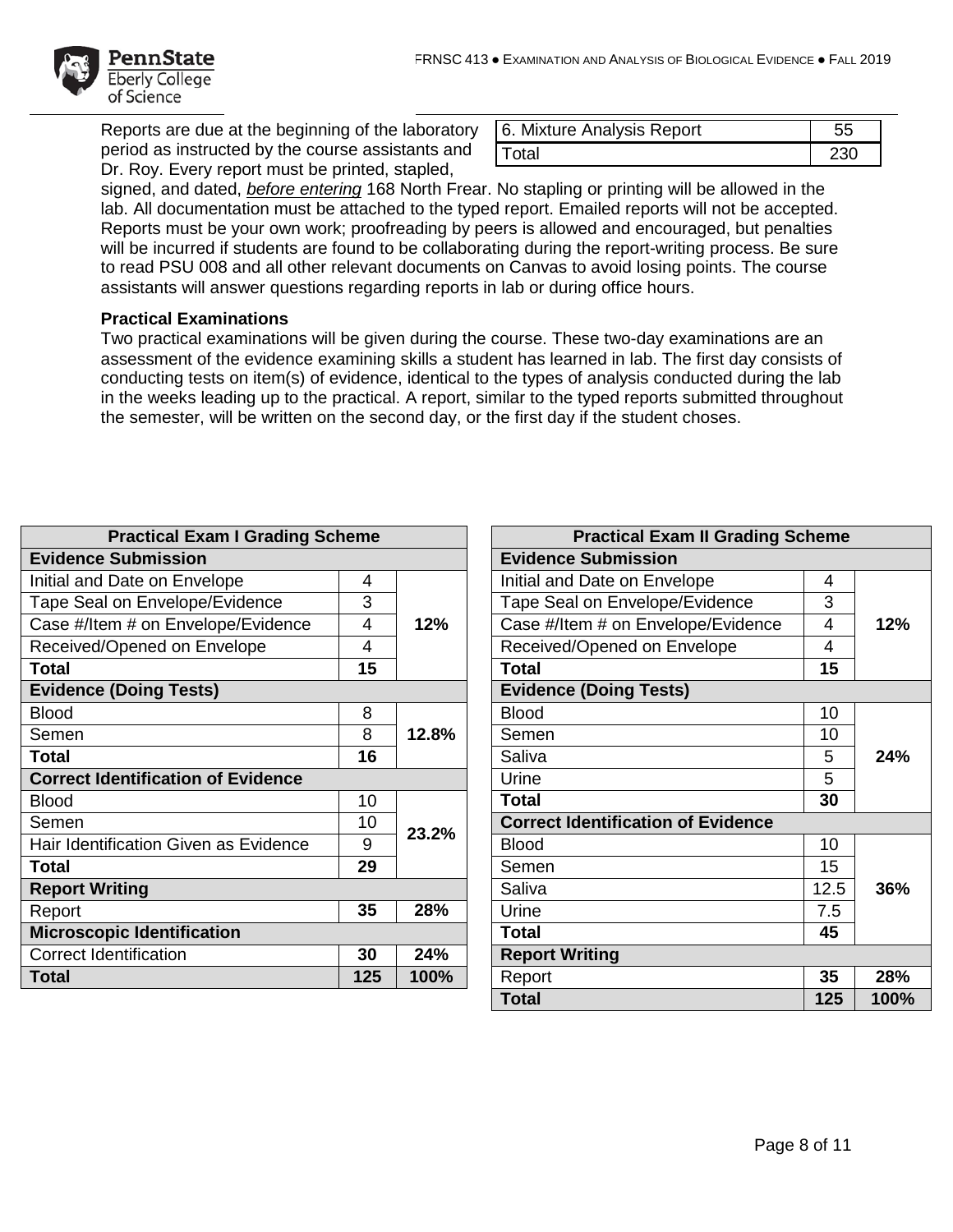

### **LEARNING OBJECTIVES**

| <b>Objective</b>                                                                                                                                    | <b>Strategies and Assessments</b>                                                                                                                                              |
|-----------------------------------------------------------------------------------------------------------------------------------------------------|--------------------------------------------------------------------------------------------------------------------------------------------------------------------------------|
| By successfully completing FRNSC 413,<br>students will:                                                                                             | These goals will be accomplished by:                                                                                                                                           |
| 1. Demonstrate proficiency in laboratory skills<br>necessary for a career in criminalistics or<br>evidence examination and analysis                 | Conducting various biological experiments on<br>simulated items of evidence commonly<br>encountered in forensic crime scenes;<br>performing practical examinations             |
| 2. Demonstrate the ability to analyze and<br>interpret scientific data                                                                              | Documenting the evidence examination<br>process; writing typed reports summarizing<br>their findings; taking written examinations                                              |
| 3. Develop oral and written communication<br>skills for presentation of their findings in<br>accordance with established professional<br>guidelines | Documenting the evidence examination<br>process; writing typed reports summarizing<br>their findings; taking written examinations;<br>participating in a deposition (optional) |
| 4. Develop the ability to provide proper<br>scientific expert witness courtroom<br>testimony                                                        | Instruction in fundamental scientific principles<br>behind examinations of biological evidence;<br>instruction in courtroom testimony; taking<br>written examinations          |
| 5. Develop an understanding of the importance<br>of accreditation and certification in the<br>scientific community                                  | Presenting on quality assurance/quality control<br>(optional)                                                                                                                  |
| 6. Demonstrate knowledge of current policy,<br>legal, and ethical guidelines for professional<br>scientific practice                                | Instruction in incorporating ethical and legal<br>requirements into laboratory analysis and<br>report-writing                                                                  |

**Attendance Policy:** Students are expected to attend every lecture and laboratory session (refer to University Faculty Senate *Policy 42-27: Class Attendance* for further information). Recurrent attendance issues may result in deductions from the final course score.

#### **OTHER POLICIES**

| <b>Deductions from Final Grade for Unexcused Absences</b>                       |               |  |  |
|---------------------------------------------------------------------------------|---------------|--|--|
| from Lab and/or Lecture                                                         |               |  |  |
| Late arrival in lecture/lab: Two days---5% deduction                            |               |  |  |
| Late arrival in lecture/lab: Three or more days---10% deduction                 |               |  |  |
| Late is defined as arriving 5 minutes or more after the start of<br>lecture/lab |               |  |  |
| Two unexcused absences                                                          | 10% deduction |  |  |
| Three unexcused absences                                                        | 25% deduction |  |  |
| Four unexcused absences                                                         | 40% deduction |  |  |

If missing a quiz becomes a

necessity due to an **excused** absence, the student must contact Dr. Roy to make other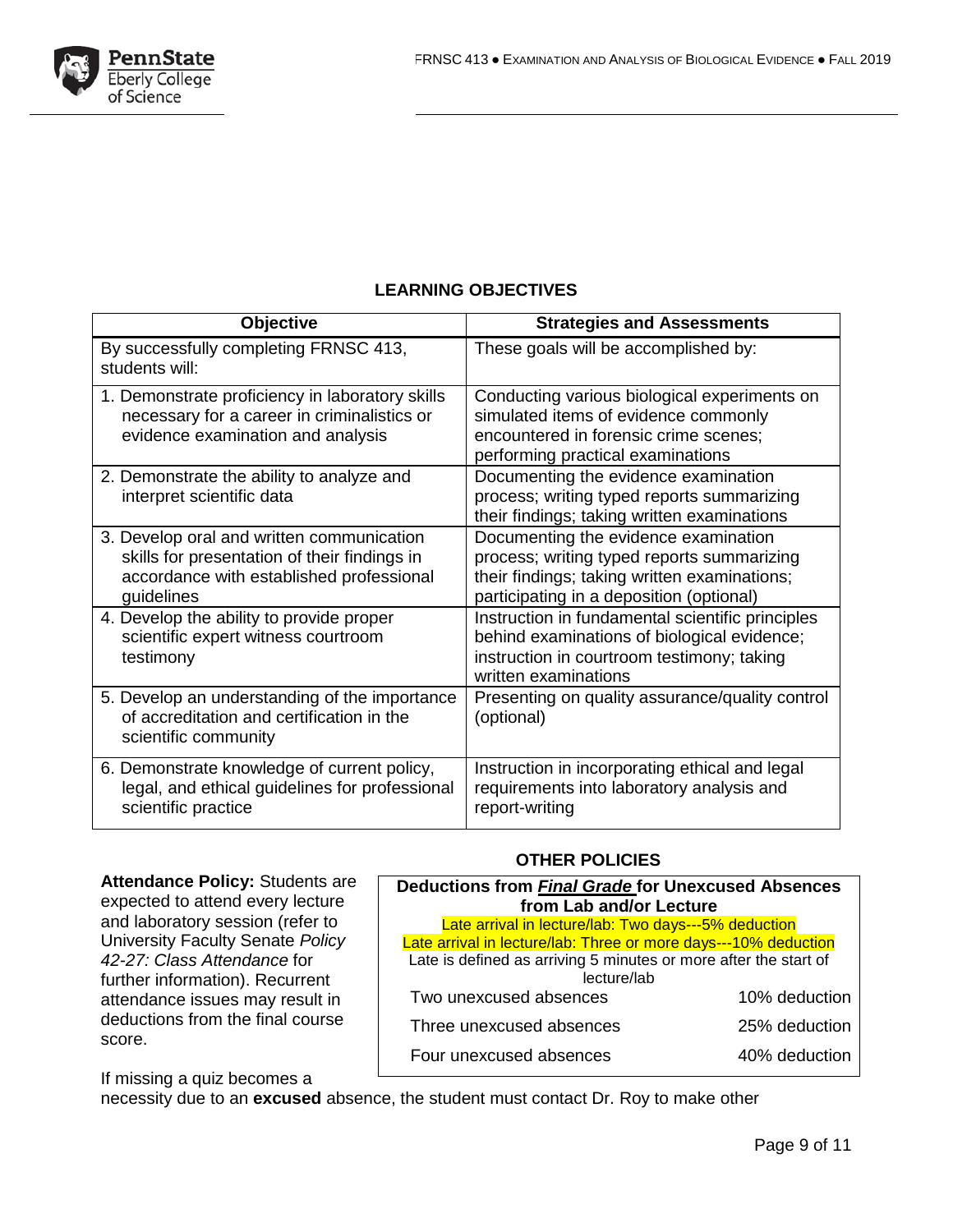

arrangements. If missing a laboratory session becomes a necessity due to an **excused** absence, the student must contact Dr. Roy to attend another section. Acceptable excuses and attendance scores are subject to Dr. Roy's discretion.

Attendance will be monitored. Each student is permitted to be marked absent for *one* lecture without incurring penalties. Beyond one absence, a deduction from the final course score will result unless proper documentation is provided. In order to receive bonus points for perfect attendance, a student must attend every lecture and lab on time. Additionally, **students are not permitted to stay past the scheduled lab time and must exit the lab accordingly.** 

If a student misses a lecture, they are to contact Dr. Roy directly. *Excuses for being late or missing classes that are communicated through a classmate are not acceptable.* Students who miss lecture are responsible for picking up any handout associated with that lecture. No lecture notes will be posted on Canvas for any reason.

*Submitting a report later than instructed, unless there is a reasonable excuse such as a medical emergency, will result in a lower grade. 10% will be deducted for each day the report is late, up to 30%. Unless there is medical or other emergency situation, report will not be accepted after three days.*

There are no scheduled make-up labs. *The only way a student may make up a lab is by coming to* 

*another lab section.* With each unexcused absence beyond the first, a student will lose all points associated with that particular lab and relevant assignments.

No bathroom breaks are allowed during examinations except during practical exams. When possible, there must be at least one seat between each student during written examinations. No material should be on the desk while taking a written examination except writing materials. Students may use pen or pencil for written examinations; all documentation, including practical exams and practical exam reports, must be written in pen. Students are permitted to sketch with pencil.

### **Students may be marked absent for any of the following reasons:**

- 1.Being absent from class without an excuse cleared by Dr. Roy and *NOT notifying Dr. Roy directly*
- 2.Using a cell phone, laptop, tablet, etc. during lecture or lab without permission from Dr. Roy
- 3.Arriving more than 10 minutes late to lecture or lab

#### **Academic Integrity**

All Penn State policies regarding ethics and honorable behavior apply to this course. Academic dishonesty is not limited to simply cheating on an exam or assignment.

Academic integrity is an essential component of your education. It is your responsibility to be familiar with the policies set forth by the University Faculty Senate (Policy 49-20: Academic Integrity) and by the Eberly College of Science. The following is quoted from the "PSU Faculty Senate Policies for Students." "It is the pursuit of scholarly activity free from fraud and deception and is an educational objective of this institution. Academic dishonesty includes, but is not limited to, cheating, plagiarizing, fabricating of information or citations, facilitating acts of academic dishonesty by others, having unauthorized possession of examinations, submitting work of another person or work previously used without informing the instructor, or tampering with the academic work of other students." All University and Eberly College of Science policies regarding academic integrity/academic dishonesty apply to this course and the students enrolled in this course. Refer to